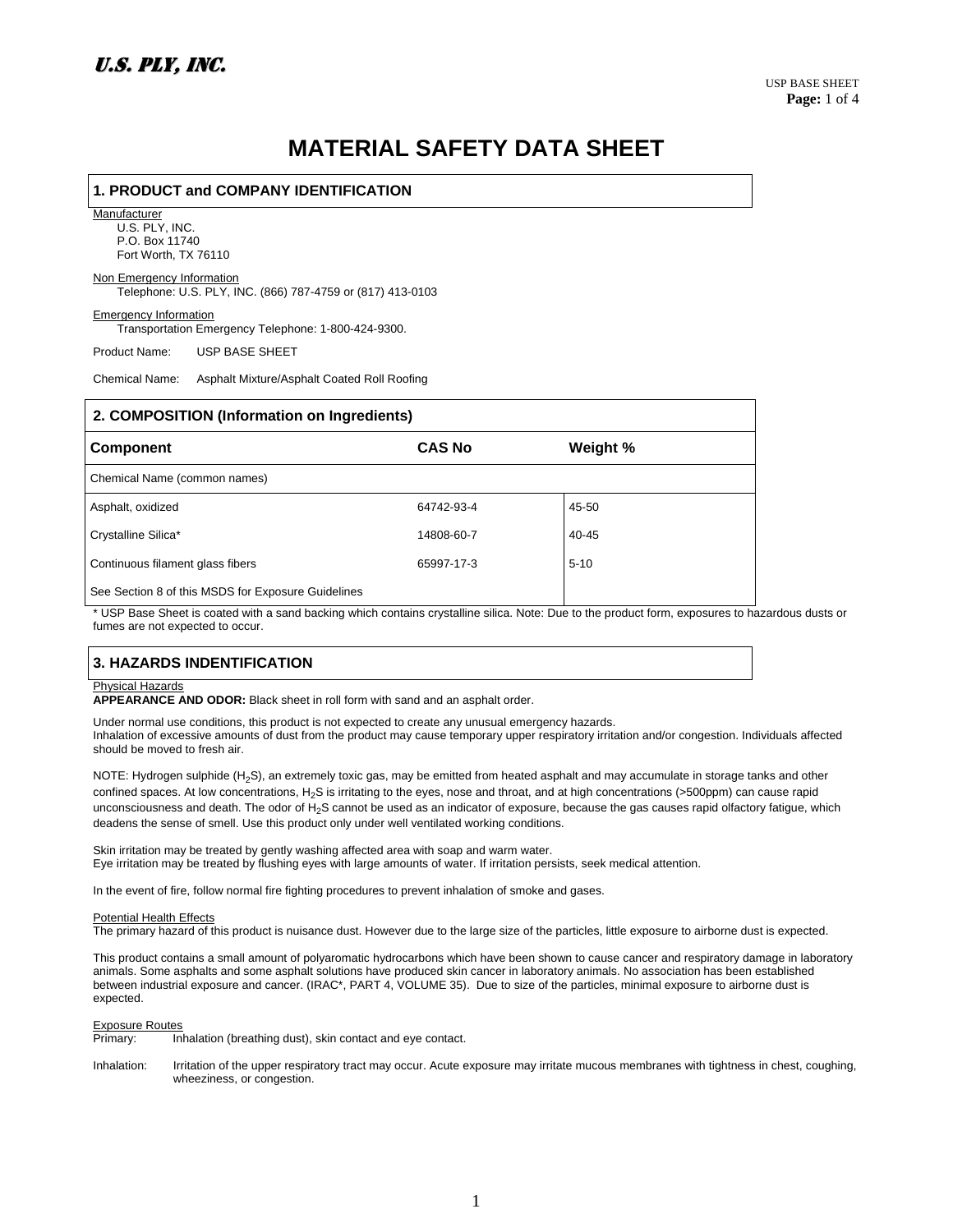# U.S. PLY, INC.

 Chronic exposure to silica may cause limitation of expansion of the chest, emphysema. Chronic exposure to talc may cause cough, pneumoconiosis.

- Skin Contact: Temporary irritation (itching) or redness may occur. Contact with molten asphalt can result in burns.
- Absorption: Not applicable
- Eye Contact: May irritate eyes. Because of its adhesive and temperature features, the molten asphalt contact with eyes may cause physical damage due to adhesive properties as well as burns.

Ingestion: May cause irritation of the digestive system.

Medical Conditions Aggravated by Exposure

Exposure to dust may aggravate pre-existing upper respiratory, skin, lung or eye diseases or conditions.

### **4. FIRST AID MEASURES**

Inhalation: If breathing difficulty is experienced, move to a fresh air place. Drink water to clear throat and blow nose to remove dust. If difficulty persists, seek medical attention.

- Skin Contact: Wash gently with soap and warm water. For molten asphalt contact, cool with ice or water. Do not attempt to remove asphalt immediately. Cover with petroleum jelly (Vaseline). Remove the asphalt has softened. If irritation develops, use a delicate cream. If symptoms persist, in case of redness or blistering seek medical attention for burn treatment.
- Eye Contact: Do not rub or scratch eyes. Dust particles may cause the eye to be scratched. Bathe eye immediately with a large amount of water for at least 15 minutes. If irritation persists, seek medical attention immediately.
- Ingestion: This product is not intended to be ingested. In case of ingestion seek medical attention immediately.
- Note: This product is a mechanical irritant, and is not expected to produce any chronic health effects from acute exposures. Treatment should be directed toward removing the source of irritation with symptomatic treatment as necessary.

### **5. FIRE FIGHTING MEASURES**

| Flash Point:                 | N/A |  |
|------------------------------|-----|--|
| Flammable Limits:            |     |  |
| Lower Explosive Limit        | N/A |  |
| <b>Upper Explosive Limit</b> | N/A |  |
| Auto Ignition:               | N/A |  |

General Fire Hazards: There is no potential for fire or explosion.

Extinguishing Media: Foam, CO2, dry chemical or water spray

Special Fire-fighting Procedures: Combustible. Avoid breathing fumes. Wear self-contained breathing apparatus (SCBA) with full face mask and full protective clothing.

Unusual Fire and Explosive Hazards: When heated, fumes may burn if ignition source is provided. Petroleum asphalt fumes can explode if emitted in an enclosed environment and supplied with an ignition source. Burning product will cause thick black smoke.

| <b>6. ACCIDENTAL RELEASE MEASURES</b> |                                                                                                                                                                                                                                                                                                                                                                      |  |
|---------------------------------------|----------------------------------------------------------------------------------------------------------------------------------------------------------------------------------------------------------------------------------------------------------------------------------------------------------------------------------------------------------------------|--|
| Personal Precautions:                 | N/A                                                                                                                                                                                                                                                                                                                                                                  |  |
| <b>Environmental Precautions:</b>     | Pick up large pieces of material. Vacuum dusts. If sweeping is necessary, use a dust suppressant such as water. Do<br>not dry sweep dust accumulation. These procedures will help to minimize potential exposures.                                                                                                                                                   |  |
| Clean-up Methods:                     | This product, as supplied, is not regulated as a hazardous waste by the U.S. Environmental Protection Agency (EPA)<br>under Resource Conversation and Recovery Act (RCRA) regulations. Comply with state and local regulations for<br>disposal. If you are unsure of the regulations, contact the local Public Health Department, or the local office of the<br>EPA. |  |

| <b>7. HANDLING AND STORAGE</b> |                                                                                                                                                                                                                                                |
|--------------------------------|------------------------------------------------------------------------------------------------------------------------------------------------------------------------------------------------------------------------------------------------|
| Handling:                      | Use protective equipment as described in Section 8 of this material safety data sheet when handling uncontained<br>material. Avoid direct exposure to very high heat or flame.                                                                 |
| Storage:                       | Keep away from heat, sparks or open flame. Store standing upright on end. Material should be kept dry, and<br>protected from the elements. Recommended storage temperature is between 55°F to 95°F (12.7°C to 35°C). Protect<br>from freezing. |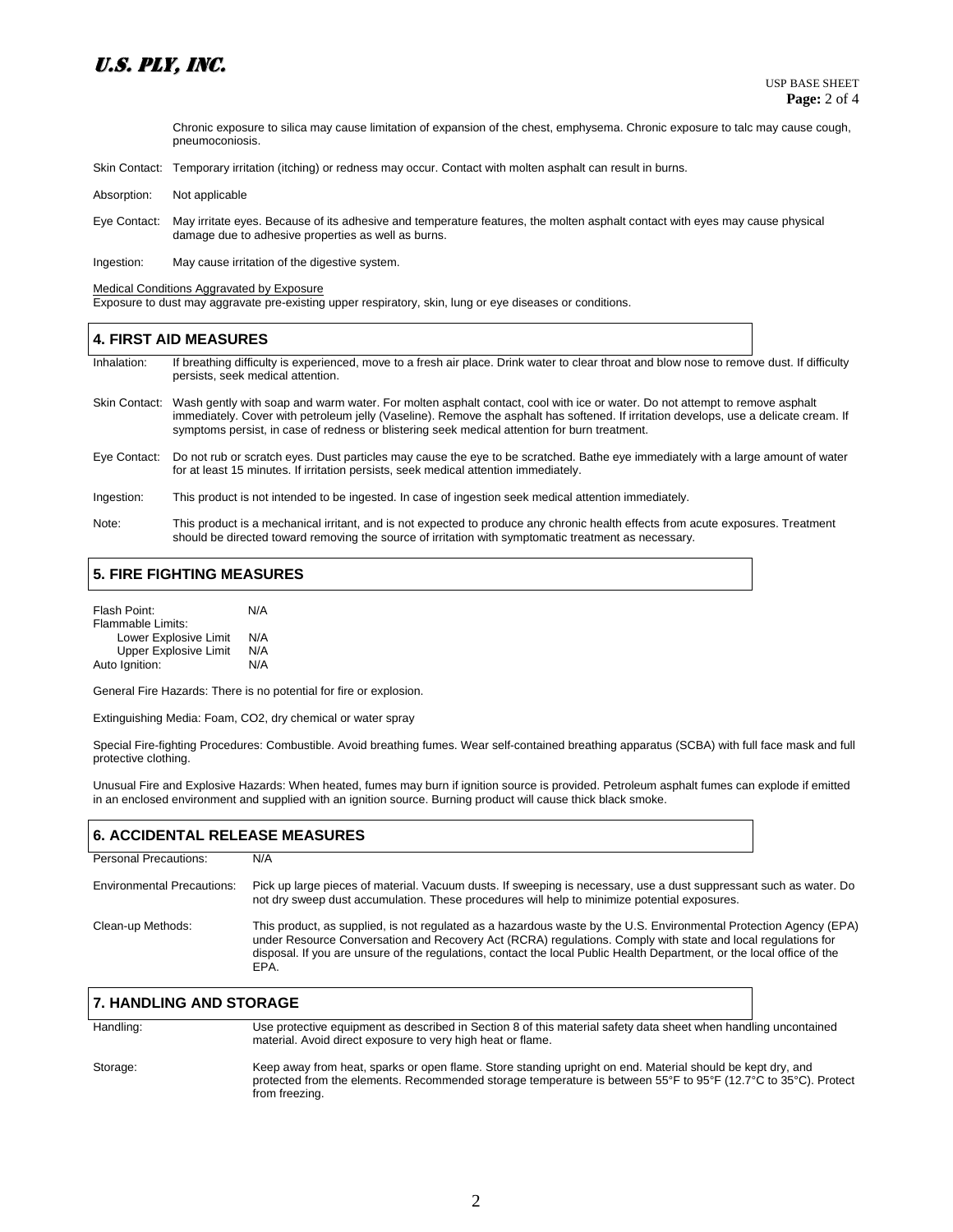### **8. EXPOSURE CONTROLS/PERSONAL PROTECTION**

Read all product instructions before using. Personal protective equipment should include safety eye wear, fire resistant gloves, and long sleeve work clothes to prevent excessive skin contact. No special ventilation systems are required under normal conditions of use in well ventilated areas.

| <b>Exposure Guidelines</b>    | <b>OSHA</b>                                | <b>ACGIH</b>                                                                         |  |  |  |
|-------------------------------|--------------------------------------------|--------------------------------------------------------------------------------------|--|--|--|
| Crystalline Silica 14808-60-7 | Respirable Dust: 0.1 mg/m <sup>3</sup> TWA | $0.05$ mg/m <sup>3</sup> TWA<br>(This TLV is for the respirable<br>fraction of dust) |  |  |  |
|                               |                                            |                                                                                      |  |  |  |

See Section 11 – Toxicological Information for component carcinogenicity.

## **9. PHYSICAL AND CHEMICAL PROPERTIES**

Odor: Asphaltic odor pH:<br>
Specific Gravity: Variable Capacitic Charles Control of Article Specific Gravity: Variable Vapor Pressure: N/A<br>
Boiling Point: over 700°F (over 370°C) Solubility in Water: Not over 200°F (over 95°C) VOC: N/A

Physical State: Solid School Self-Flammability: None Established Appearance: Dark mat with sand. Auto-Flammability: None Established<br>Odor: Asphaltic odor bH: N/A Solubility in Water: Not soluble Flash Point: Not Determined Communisty Replosion data: N/A<br>
Melting Point: over 200°F (over 95°C) VOC: N/A

### **10. STABILITY AND REACTIVITY**

#### Chemical Stability

This product is a stable material. This product is not reactive.

#### Incompatibility

This product will react with strong oxidizing agents, reducing agents, strong acids and alkalis.

#### Hazardous Decomposition

Oxides of carbon (carbon monoxide, carbon dioxide, carbon particles, and hydrocarbons) are derived from burning.

#### Hazardous Polymerization

Will not occur.

### **11. TOXICOLOGICAL INFORMATION**

#### Acute Toxicity

Dust from this product is a mechanical irritant and may cause irritation or scratchiness of the throat, and/or itching in the eyes and skin.

#### **Carcinogenicity** There is no data for this product as a whole.

Component Carcinogenicity

Crystalline Silica (14808-60-7) ACGIH: A2 – Suspected Human Carcinogen NTP: Known Carcinogen (Select Carcinogen)<br>IARC: Monograph 68, 1997; (inhaled in the form Monograph 68, 1997; (inhaled in the form of quartz or cristobalite from occupational sources) (Group 1 (carcinogen to humans))

#### Additional toxicological Information

Crystalline silica is considered a hazard by inhalation. The International Agency for Research on Cancer (IARC) has classified crystalline silica as a Group 1 substance, carcinogenic to humans. This classification is based on the findings of laboratory animal studies (inhalation and implantation) and epidemiological studies that were considered sufficient for carcinogenicity. Excessive exposure to respirable crystalline silica can cause silicosis, a non-cancerous lung disease. Crystalline silica has not been classified by the Occupational Safety and Health Administration (OSHA).

This material is in a solid form; therefore, exposures to hazardous dusts or fumes are not expected to occur. Exposure limits are given for reference only.

Asphalt: The International Agency for Research on Cancer (IARC) has stated that studies of workers exposed to asphalt provide inadequate evidence of carcinogenicity. IARC had previously classified asphalt as a Group 3 substance. Animal studies in which high concentrations of asphalt fumes were breathed for extended periods of time did not indicate any cancer effects. Bronchitis and pneumonitis were observed. Two studies where condensed fractions of certain asphalt fume condensates collected for these studies were repeatedly applied to the skin of laboratory animals reported the induction of skin cancers. The asphalt fume condensates collected for these studies were subjected to extremely high temperatures (601°F/316°C) and were heated for seven to ten hours while being continually stirred. This is not typical of any asphalt application. Trace amounts of polynuclear aromatic hydrocarbons (PAHs) may be present in some asphalts and can be generated upon excessive heating,